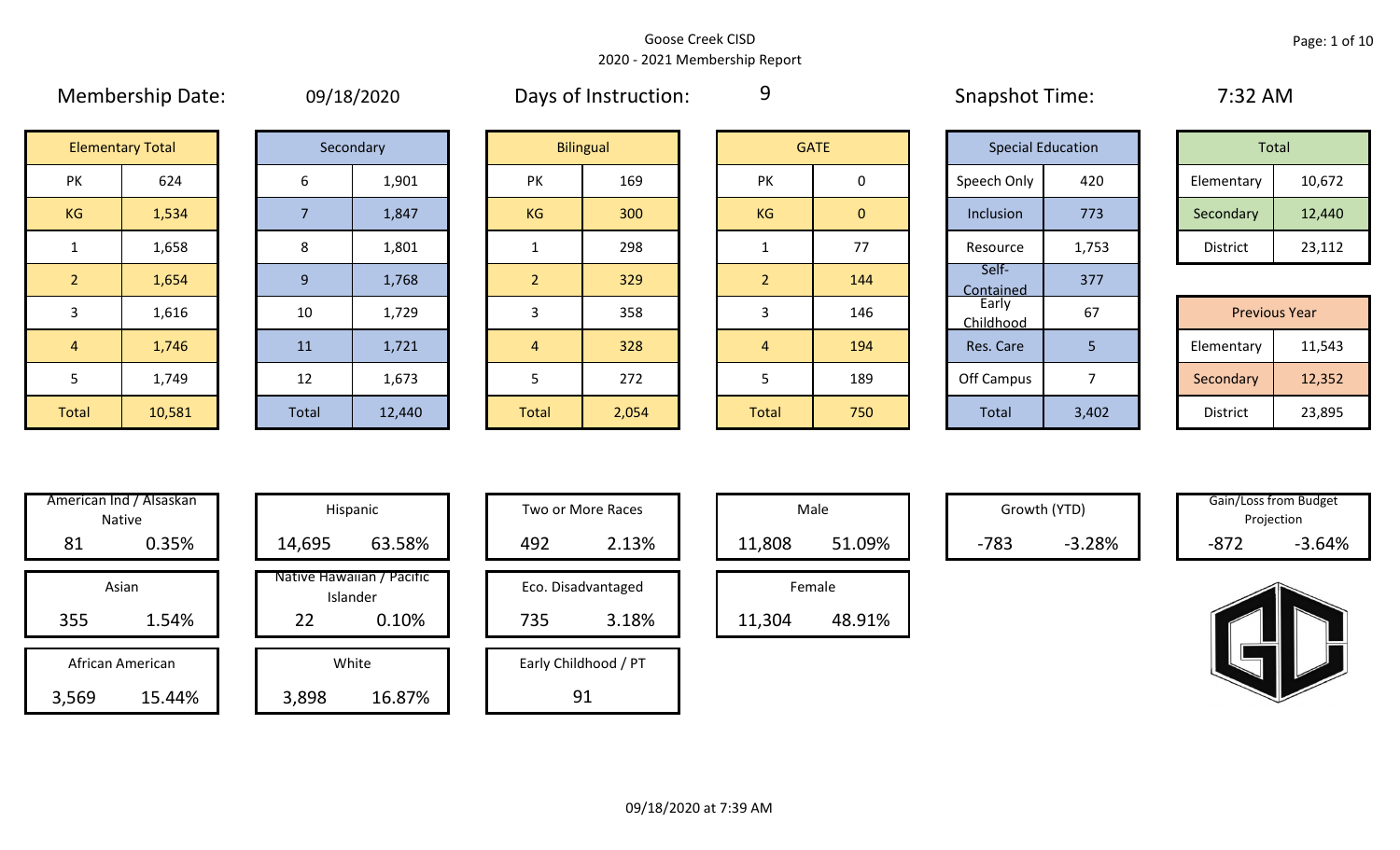| Date            | 09/18/2020             |                | <b>PK</b>    |                | KG             |                |                |       | $\overline{2}$ |                | 3            |                |     | 4              |                | 5                       |                | Campus Totals  |              | Early | Spec.          | Total | 19-20 | $20 - 21$ | Capacity |            |     |  |
|-----------------|------------------------|----------------|--------------|----------------|----------------|----------------|----------------|-------|----------------|----------------|--------------|----------------|-----|----------------|----------------|-------------------------|----------------|----------------|--------------|-------|----------------|-------|-------|-----------|----------|------------|-----|--|
|                 |                        | GenEd BilEd    |              | GenEd BilEd    |                | GenEd          | <b>BilEd</b>   | GenEd | <b>BilEd</b>   |                | Total GenEd  | <b>BilEd</b>   |     | Total GenEd    | <b>BilEd</b>   | <b>Total</b>            | GenEd BilEd    |                | <b>Total</b> | GenEd | <b>BilEd</b>   | Child | Prog  |           |          | Projection |     |  |
|                 | Teachers               | 2              | 1            | 4              | 2              | 4              | $\overline{2}$ | 4     | $\overline{2}$ | 6              | 4            | 2              | 6   |                | 2              | 6                       |                | 1              | 5            | 26    | 12             |       |       |           |          |            |     |  |
| Alamo           | Students               | 24             | 11           | 67             | 27             | 75             | 23             | 77    | 23             | 100            | 91           | 20             | 111 | 84             | 21             | 105                     | 85             | 17             | 102          | 503   | 142            | 0     | 46    | 691       | 771      | 773        | 850 |  |
|                 | <b>Available Seats</b> | 20             | 11           | 21             | 17             | 13             | 21             | 11    | 21             | 32             | $-3$         | 24             | 21  | 4              | 23             | 27                      | 15             | 8              | 23           |       |                |       |       |           |          |            |     |  |
|                 | <b>Teachers</b>        | $\overline{2}$ |              | $\overline{3}$ | $\overline{2}$ | $\overline{3}$ | $\overline{2}$ | 3     | $\overline{2}$ | 5              | 3            | $\overline{2}$ | 5   | $\mathbf{3}$   | $\overline{2}$ | 5                       | $\overline{3}$ | $\overline{2}$ | 5            | 20    | 13             |       |       |           |          |            |     |  |
| Ashbel<br>Smith | Students               | 29             | 19           | 47             | 23             | 64             | 30             | 63    | 29             | 92             | 66           | 33             | 99  | 71             | 27             | 98                      | 60             | 33             | 93           | 400   | 194            |       | 31    | 626       | 708      | 660        | 924 |  |
|                 | <b>Available Seats</b> | 15             | 3            | 19             | 21             | $\overline{2}$ | 14             | 3     | 15             | 18             | $\mathbf{0}$ | 11             | 11  | $-5$           | 17             | 12                      | 15             | 17             | 32           |       |                |       |       |           |          |            |     |  |
|                 | Teachers               | 1              | 1            | 4              | 2              | 4              | $\overline{2}$ | 4     | $\overline{2}$ | 6              | 4            | $\overline{2}$ | 6   | 5              | $\overline{2}$ | $\overline{\mathbf{z}}$ | 4              | 1              | 5            | 26    | 12             |       |       |           |          |            |     |  |
| Austin          | Students               | 22             | 7            | 70             | 28             | 76             | 28             | 87    | 28             | 115            | 71           | 34             | 105 | 105            | 37             | 142                     | 90             | 34             | 124          | 521   | 196            | 0     | 9     | 726       | 766      | 772        | 814 |  |
|                 | <b>Available Seats</b> | 0              | 15           | 18             | 16             | 12             | 16             | 1     | 16             | 17             | 17           | 10             | 27  | 5              | 7              | 12                      | 10             | $-9$           | 1            |       |                |       |       |           |          |            |     |  |
|                 | <b>Teachers</b>        | $\overline{2}$ | 1            | 5              | $\overline{2}$ | 5              | $\overline{2}$ | 5     | $\mathbf{1}$   | 6              | 4            | $\overline{2}$ | 6   | 6              | 1              | $\overline{7}$          | 5              | 1              | 6            | 32    | 10             |       |       |           |          |            |     |  |
| Banuelos        | Students               | 40             | 8            | 107            | 20             | 106            | 29             | 101   | 18             | 119            | 94           | 23             | 117 | 119            | 16             | 135                     | 105            | 18             | 123          |       |                | 0     | 10    | 814       | 888      | 833        | 850 |  |
|                 | <b>Available Seats</b> | 4              | 14           | 3              | 24             | 4              | 15             | 9     | 4              | 13             | -6           | 21             | 15  | 13             | 6              | 19                      | 20             | $\overline{7}$ | 27           | 672   | 132            |       |       |           |          |            |     |  |
|                 | Teachers               | $\overline{2}$ | 1            | 5              |                | 5              | $\mathbf{1}$   | 4     | $\mathbf{1}$   | 5              | 5            | $\overline{2}$ | 7   | 5              | $\overline{2}$ | 7                       | 5              | $\mathbf{1}$   | 6            | 31    | 9              |       |       |           |          |            |     |  |
| Bowie           | Students               | 30             | 11           | 89             | 19             | 88             | 23             | 87    | 20             | 107            | 85           | 24             | 109 | 99             | 22             | 121                     | 115            | 9              | 124          | 593   | 128            |       | 28    | 750       | 824      | 783        | 880 |  |
|                 | <b>Available Seats</b> | 14             | 11           | 21             | 3              | 22             | $-1$           | 1     | $\overline{2}$ | 3              | 25           | 20             | 45  | 11             | 22             | 33                      | 10             | 16             | 26           |       |                |       |       |           |          |            |     |  |
|                 | Teachers               | $\overline{2}$ | $\mathbf{1}$ | 3              | $\overline{2}$ | $\overline{4}$ | $\overline{2}$ | 4     | 1              | 5              | 4            |                | 5   | 4              | 1              | 5                       | 4              | $\overline{2}$ | 6            | 25    |                | 10    |       |           |          |            |     |  |
| Carver          | Students               | 32             | 1            | 67             | 23             | 75             | 41             | 71    | 26             | 97             | 77           | 27             | 104 | 70             | 19             | 89                      | 82             | 29             | <b>111</b>   | 474   | 166            | 0     | 11    | 651       | 720      | 723        | 836 |  |
|                 | <b>Available Seats</b> | 12             | 21           | $-1$           | 21             | 13             | $\mathbf{3}$   | 17    | $-4$           | $-1$           | 11           | $-5$           | 6   | 18             | 3              | 21                      | 18             | 21             | 39           |       |                |       |       |           |          |            |     |  |
|                 | Teachers               | $\overline{2}$ | 1            | 5              | $\mathbf 0$    | 6              | 0              | 6     | 0              | 6              | 5.           | 0              | 5   | 6              | 0              | 6                       | 5              | $\mathbf 0$    | 5            | 35    | 1              |       |       |           |          |            |     |  |
| Clark           | Students               | 23             | 10           | 91             | 0              | 112            | $\mathbf{0}$   | 111   | 0              | 111            | 87           | 0              | 87  | 123            | 0              | 123                     | 129            | 0              | 129          | 676   | 10             |       | 25    | 712       | 711      | 708        | 850 |  |
|                 | <b>Available Seats</b> | 21             | 12           | 19             | 0              | 20             | 0              | 21    | $\mathbf 0$    | 21             | 23           | 0              | 23  | 9              | 0              | 9                       | -4             | $\mathbf 0$    | $-4$         |       |                |       |       |           |          |            |     |  |
|                 | Teachers               | $\mathbf{1}$   | 1            | $\overline{4}$ | $\overline{2}$ | 3              | $\overline{2}$ | 5     | $\overline{2}$ | $\overline{7}$ | 4            |                | 5   | $\overline{4}$ | $\mathbf{1}$   | 5                       | 5              | 1              | 6            | 26    | 10             |       |       |           |          |            |     |  |
| Crockett        | Students               | 16             | 12           | 75             | 32             | 64             | 22             | 82    | 25             | 107            | 72           | 15             | 87  | 78             | 23             | 101                     | 96             | 23             | 119          | 483   |                | 0     | 11    | 646       | 697      | 695        | 638 |  |
|                 | <b>Available Seats</b> | 6              | 10           | 13             | 12             | $\overline{2}$ | 22             | 28    | 19             | 47             | 16           | $\overline{7}$ | 23  | 10             | $-1$           | 9                       | 29             | $\overline{2}$ | 31           |       | 152            |       |       |           |          |            |     |  |
|                 | Teachers               | $\overline{2}$ | 1            | 4              | $\mathbf{1}$   | 4              | $\mathbf{1}$   | 4     | $\mathbf{1}$   | 5              | 4            | 1              | 5   | 5              | 1              | 6                       | 4              | $\mathbf{1}$   | 5.           | 27    | $\overline{7}$ |       |       |           |          |            |     |  |
| <b>DeZavala</b> | Students               | 35             | 9            | 80             | 15             | 74             | 20             | 80    | 12             | 92             | 79           | 21             | 100 | 95             | 18             | 113                     | 84             | 12             | 96           | 527   | 107            | 0     | 2     | 636       | 676      | 670        | 924 |  |
|                 | <b>Available Seats</b> | 9              | 13           | 8              |                | 14             | $\overline{2}$ | 8     | 10             | 18             | 9            |                | 10  | 15             | 4              | 19                      | 16             | 13             | 29           |       |                |       |       |           |          |            |     |  |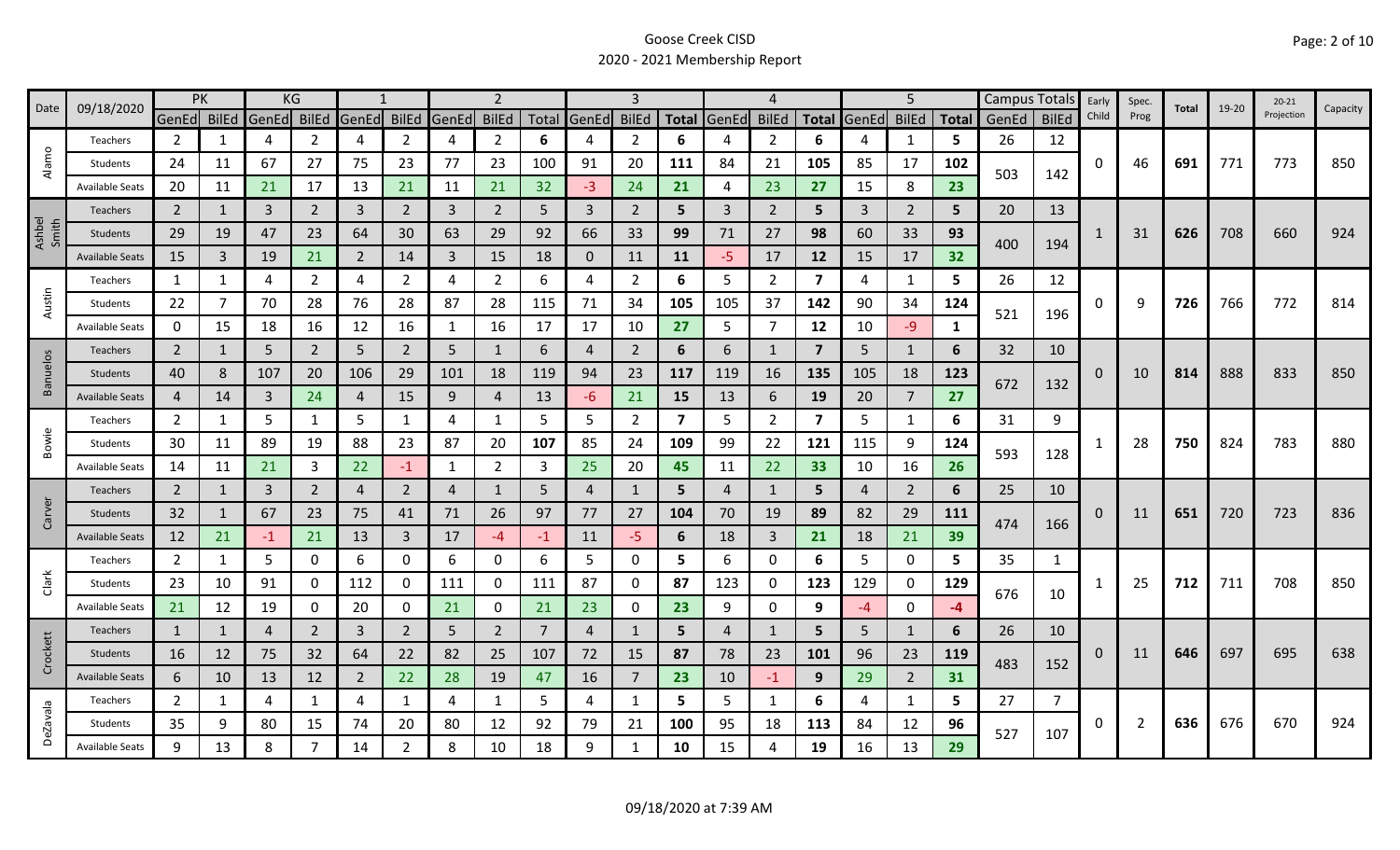| Date               | 09/18/2020             |                | PK             | KG    |                |                |                |                |                |      | 3              |                |      |             |                |      |                   | 5              |            |             | Campus Totals<br>Early |       | Spec. | Total         | 19-20 | $20 - 21$  | Capacity |
|--------------------|------------------------|----------------|----------------|-------|----------------|----------------|----------------|----------------|----------------|------|----------------|----------------|------|-------------|----------------|------|-------------------|----------------|------------|-------------|------------------------|-------|-------|---------------|-------|------------|----------|
|                    |                        | GenEd BilEd    |                | GenEd | <b>BilEd</b>   | GenEd          | <b>BilEd</b>   | GenEd BilEd    |                |      | Total GenEd    | <b>BilEd</b>   |      | Total GenEd | <b>BilEd</b>   |      | Total GenEd BilEd |                |            | Total GenEd | <b>BilEd</b>           | Child | Prog  |               |       | Projection |          |
|                    | <b>Teachers</b>        | $\mathbf{2}$   |                | 4     | 2              | 4              | 2              | 4              | $\overline{2}$ | 6    | 3              | 2              | 5.   |             | $\overline{2}$ | 6    | 4                 |                | 5          | 25          | 12                     |       |       |               |       |            |          |
| Harlem             | Students               | 26             | 12             | 83    | 25             | 73             | 46             | 76             | 21             | 97   | 57             | 15             | 72   | 82          | 23             | 105  | 84                | 19             | 103        | 481         | 161                    | 0     | 25    | 667           | 693   | 707        | 814      |
|                    | <b>Available Seats</b> | 18             | 10             | 5     | 19             | 15             | $-2$           | 12             | 23             | 35   | 9              | 29             | 38   | 6           | 21             | 27   | 16                | 6              | 22         |             |                        |       |       |               |       |            |          |
| ш                  | Teachers               |                |                |       |                |                |                | $\overline{7}$ | $\overline{2}$ | 9    | $\overline{7}$ | $\overline{2}$ | 9    |             | 2              | 9    | -7                | $\overline{2}$ | 9          | 28          | 8                      |       |       |               |       |            |          |
| Highlands          | Students               |                |                |       |                |                |                | 140            | 37             | 177  | 142            | 39             | 181  | 150         | 37             | 187  | 154               | 38             | 192        | 586         | 151                    | 0     | 12    | 749           | 810   | 756        | 814      |
|                    | <b>Available Seats</b> |                |                |       |                |                |                | 14             |                | 21   | 12             | 5              | 17   |             |                | 11   | 21                | 12             | 33         |             |                        |       |       |               |       |            |          |
|                    | Teachers               | 4              | $\overline{2}$ | 8     | $\overline{2}$ | $\overline{7}$ | $\overline{2}$ |                |                |      |                |                |      |             |                |      |                   |                |            | 19          | 6                      |       |       |               |       |            |          |
| Hopper             | Students               | 57             | 23             | 145   | 32             | 142            | 33             |                |                |      |                |                |      |             |                |      |                   |                |            |             |                        |       |       | 440           | 502   | 467        | 462      |
|                    | <b>Available Seats</b> | 31             | 21             | 31    | 12             | 12             | 11             |                |                |      |                |                |      |             |                |      |                   |                |            | 344         | 88                     |       |       |               |       |            |          |
|                    | Teachers               | 2              | 1              | 4     | 2              | 4              | $\overline{2}$ | 4              | $\overline{2}$ | 6    | 3              | 2              | 5    | 3           | 2              | 5    | 3                 | $\overline{2}$ | 5          | 23          | 13                     |       |       |               |       |            |          |
| <b>Lamar</b>       | Students               | 26             | 18             | 48    | 20             | 76             | 32             | 76             | 26             | 102  | 74             | 28             | 102  | 59          | 30             | 89   | 78                | 16             | 94         | 437         |                        | 0     | 17    | 624           | 671   | 676        | 858      |
|                    | <b>Available Seats</b> | 18             | 4              | 40    | 24             | 12             | 12             | 12             | 18             | 30   | $-8$           | 16             | 8    |             | 14             | 21   | -3                | 34             | 31         |             | 170                    |       |       |               |       |            |          |
|                    | <b>Teachers</b>        | 1              | 1              | 2     | 1              | 2              | 1              | 2              | $\mathbf{1}$   | 3    | 2              | $\overline{2}$ | 4    | 2           | 2              | 4    | 2                 | 1              | 3          | 13          | 9                      |       |       |               |       |            |          |
| Jacinto            | Students               | 24             | 6              | 35    | 13             | 40             | 21             | 40             | 16             | 56   | 40             | 24             | 64   | 33          | 28             | 61   | 39                | 21             | 60         |             |                        | 0     | 0     | 380           | 441   | 417        | 528      |
| San                | <b>Available Seats</b> | $-2$           | 16             | 9     | 9              | 4              | 1              | 4              | 6              | 10   | 4              | 20             | 24   | 11          | 16             | 27   | 11                | 4              | <b>15</b>  | 251         | 129                    |       |       |               |       |            |          |
|                    | Teachers               | 2.0            | 1              | 5     |                | 6              | 1              | 5              | $\overline{2}$ | 7    | 5              | 2              | 7    | 5           |                | 6    | 5                 | 1              | 6          | 33          | 9                      |       |       |               |       |            |          |
| Travis             | Students               | 49             | 11             | 104   | 12             | 108            | 16             | 116            | 23             | 139  | 116            | 25             | 141  | 112         | 22             | 134  | 107               | 12             | 119        |             |                        | 0     | 13    | 846           | 896   | 854        | 880      |
|                    | <b>Available Seats</b> | -5             | 11             | 6     | 10             | 24             | 6              | -6             | 21             | 15   | -6             | 19             | 13   | $-2$        | $\mathbf 0$    | $-2$ | 18                | 13             | 31         | 712         | 121                    |       |       |               |       |            |          |
|                    | Teachers               | $\overline{2}$ | 1              | 5     |                | 4              |                | 5              | $\mathbf{1}$   | 6    | 5              |                | 6    | 5.          | 1              | 6    | 5                 | 1              | 6          | 31          | $\overline{7}$         |       |       |               |       |            |          |
| Victoria<br>Walker | Students               | 22             | 11             | 94    | 15             | 78             | 18             | 83             | 20             | 103  | 81             | 20             | 101  | 93          | 10             | 103  | 98                | 19             | <b>117</b> |             |                        | 19    | 21    | 702           | 769   | 750        | 924      |
|                    | <b>Available Seats</b> | 22             | 11             | 16    |                | 10             | 4              | 27             | $\overline{2}$ | 29   | 29             | $\overline{2}$ | 31   | 17          | 12             | 29   | 27                | 6              | 33         | 549         | 113                    |       |       |               |       |            |          |
|                    | Teachers               | 29             | 16             | 65    | 23             | 65             | 23             | 66             | 22             | 88   | 62             | 24             | 86   | 68          | 22             | 90   | 65                | 18             | 83         | 420         | 148                    | 23    | 268   |               |       |            |          |
| Total              | Students               | 455            | 169            | 1202  | 304            | 1251           | 382            | 1290           | 324            | 1614 | 1232           | 348            | 1580 | 1373        | 333            | 1706 | 1406              | 300            | 1706       | 8,209       | 2160                   |       |       | 10,660 11,543 |       | 11,244     | 12,846   |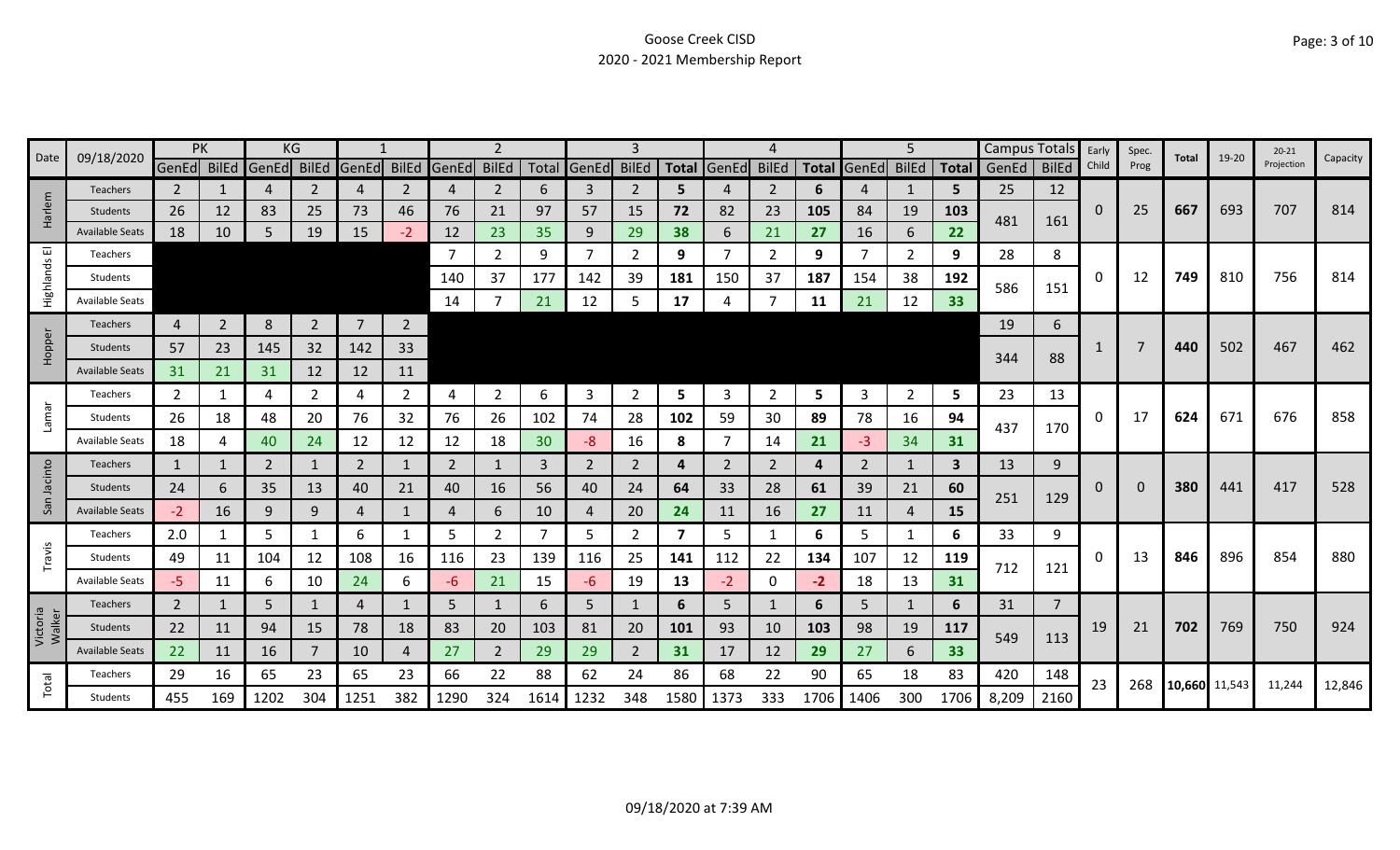| Page: 4 of 10 |  |  |  |
|---------------|--|--|--|
|---------------|--|--|--|

|              | 6<br><b>Campus</b> | $\overline{\mathbf{z}}$ | 8                   | 9            | 10             | 11             | 12             |                   |      | <b>Campus Totals</b> |                                       |                 |
|--------------|--------------------|-------------------------|---------------------|--------------|----------------|----------------|----------------|-------------------|------|----------------------|---------------------------------------|-----------------|
|              |                    |                         |                     |              |                |                |                | <b>Enrollment</b> |      |                      | Core Ratio   19-20   20-21 Projection | <b>Capacity</b> |
| <b>BJS</b>   | 342                | 363                     | 315                 |              |                |                |                | 1,020             | 22.7 | 981                  | 1,023                                 | 958             |
| CBJ          | 349                | 342                     | 364                 |              |                |                |                | 1,055             | 22.4 | 1,070                | 1,076                                 | 1,198           |
| GJS          | 402                | 390                     | 378                 |              |                |                |                | 1,170             | 24.9 | 1,151                | 1,149                                 | 1,164           |
| HMJ          | 349                | 343                     | 322                 |              |                |                |                | 1,014             | 20.3 | 1,032                | 1,041                                 | 1,176           |
| <b>HJS</b>   | 459                | 409                     | 418                 |              |                |                |                | 1,286             | 24.3 | 1,207                | 1,267                                 | 1,272           |
| REL          |                    |                         |                     | 483          | 481            | 463            | 397            | 1,824             | 25.3 | 1,824                | 1,842                                 | 1,968           |
| <b>RSS</b>   |                    |                         |                     | 492          | 523            | 535            | 500            | 2,050             | 24.0 | 2,158                | 2,124                                 | 2,554           |
| GCM          |                    |                         |                     | 541          | 525            | 552            | 552            | 2,170             | 27.5 | 2,121                | 2,167                                 | 2,536           |
| PHC          | $\mathbf 0$        | $\mathsf{O}$            | $\mathsf{O}\xspace$ | $\mathbf 0$  | $\mathbf 0$    | $6\phantom{1}$ | 67             | 73                | 4.3  | 114                  | 35                                    |                 |
| Impact       |                    |                         |                     | 118          | 101            | 96             | 96             | 411               | 24.2 | 415                  | 400                                   |                 |
| Point        | $\mathbf 0$        | $\mathsf{O}$            | $\mathbf{3}$        | $\mathbf{1}$ | $\overline{a}$ | $\overline{a}$ | $\overline{4}$ | 16                | 1.4  | 40                   | 40                                    |                 |
| <b>SCTHS</b> |                    |                         |                     | 132          | 93             | 65             | 56             | 346               | 23.9 | 239                  | 228                                   |                 |
| Total        | 1,901              | 1,847                   | 1,800               | 1,767        | 1,727          | 1,721          | 1,672          | 12,435            |      | 12,352               | 12,392                                |                 |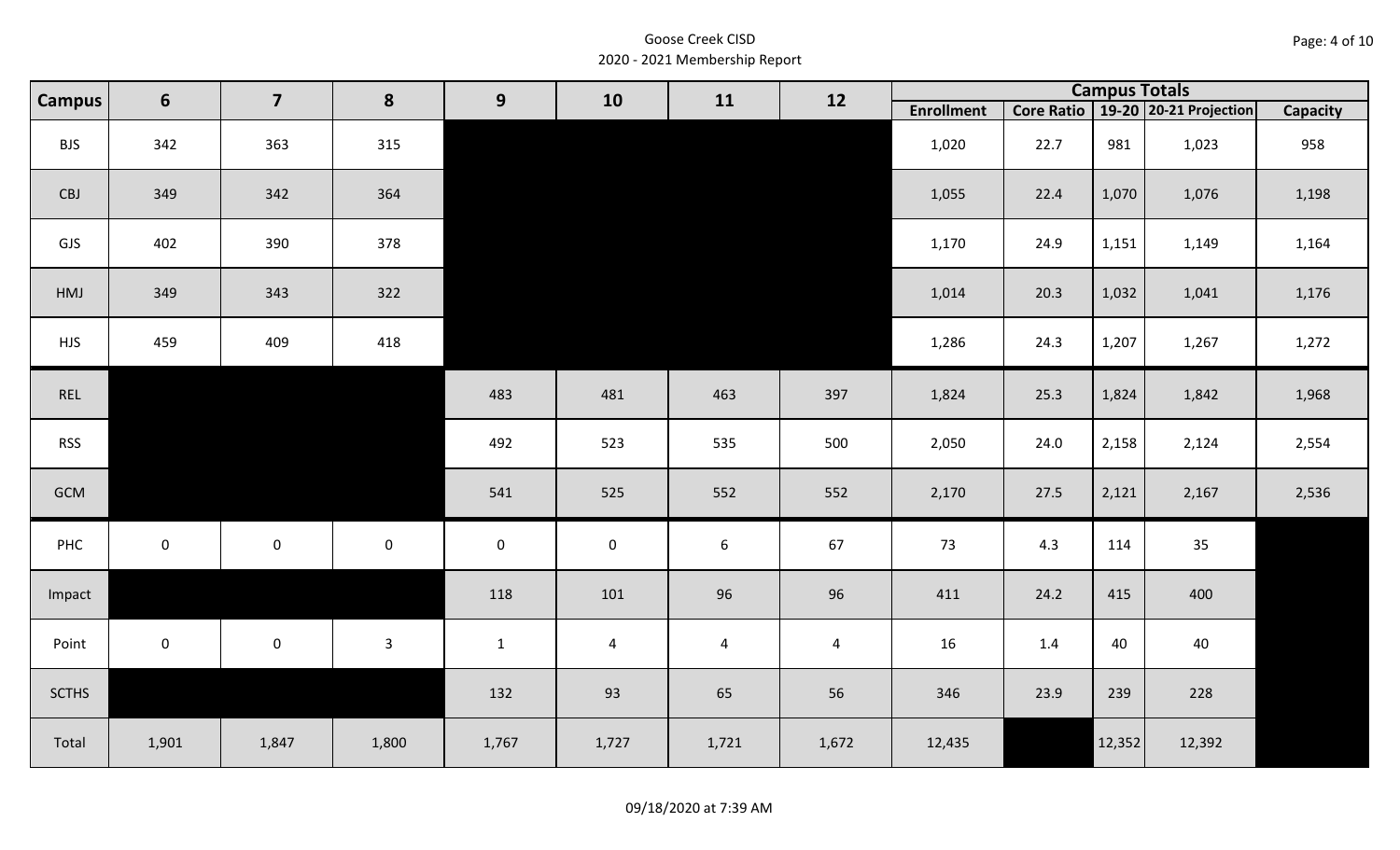|                     | Total               | No Code             | Speech Only  | Mainstream   | Self-Cont<br>50-60% | Self-Cont<br>$>60\%$ | <b>EC SpEd Program</b> | Homebound      |
|---------------------|---------------------|---------------------|--------------|--------------|---------------------|----------------------|------------------------|----------------|
| Alamo               | $\mathsf{O}\xspace$ | $\mathbf 0$         | $\mathbf 0$  | $\pmb{0}$    | $\pmb{0}$           | $\pmb{0}$            | $\pmb{0}$              | $\mathbf 0$    |
| Ashbel Smith        | 16                  | $\mathbf{1}$        | $\mathbf{1}$ | $\pmb{0}$    | $\pmb{0}$           | $2^{\circ}$          | 12                     | $\pmb{0}$      |
| Austin              | $\mathbf 0$         | $\mathbf 0$         | $\mathbf 0$  | $\pmb{0}$    | $\pmb{0}$           | $\pmb{0}$            | $\pmb{0}$              | $\pmb{0}$      |
| <b>Banuelos</b>     | $\sqrt{4}$          | $\mathsf{O}\xspace$ | $\pmb{0}$    | $\pmb{0}$    | $\pmb{0}$           | $\mathbf 1$          | $\mathbf{3}$           | $\pmb{0}$      |
| Bowie               | 13                  | $\overline{2}$      | $\pmb{0}$    | $\pmb{0}$    | $\pmb{0}$           | $\mathbf{1}$         | $\boldsymbol{9}$       | $\mathbf{1}$   |
| Carver              | $\mathsf{O}\xspace$ | $\pmb{0}$           | $\pmb{0}$    | $\pmb{0}$    | $\pmb{0}$           | $\pmb{0}$            | $\pmb{0}$              | $\pmb{0}$      |
| Clark               | $6\phantom{.}6$     | $\mathbf 0$         | $\mathbf 0$  | $\pmb{0}$    | $\pmb{0}$           | $\pmb{0}$            | 5                      | $\mathbf{1}$   |
| Crockett            | $\overline{2}$      | $\mathbf 0$         | $\mathbf 0$  | $\pmb{0}$    | $\mathsf 0$         | $\mathsf 0$          | $\overline{2}$         | $\pmb{0}$      |
| DeZavala            | $\mathbf 0$         | $\mathbf 0$         | $\mathbf 0$  | $\pmb{0}$    | $\pmb{0}$           | $\pmb{0}$            | $\pmb{0}$              | $\pmb{0}$      |
| Harlem              | 11                  | $\mathsf{O}\xspace$ | $\pmb{0}$    | $\pmb{0}$    | $\pmb{0}$           | $\pmb{0}$            | 11                     | $\pmb{0}$      |
| <b>Highlands El</b> | $\overline{0}$      | $\mathbf 0$         | $\mathbf 0$  | $\pmb{0}$    | $\pmb{0}$           | $\pmb{0}$            | $\pmb{0}$              | $\mathbf 0$    |
| Hopper              | $5\phantom{.0}$     | $\mathbf{1}$        | $\pmb{0}$    | $\mathbf{1}$ | $\pmb{0}$           | $\pmb{0}$            | $\mathbf{3}$           | $\mathsf 0$    |
| Lamar               | $\mathbf 0$         | $\pmb{0}$           | $\pmb{0}$    | $\pmb{0}$    | $\pmb{0}$           | $\pmb{0}$            | $\pmb{0}$              | $\pmb{0}$      |
| San Jacinto         | $\mathsf{O}\xspace$ | $\mathbf 0$         | $\mathbf 0$  | $\pmb{0}$    | $\pmb{0}$           | $\pmb{0}$            | $\pmb{0}$              | $\pmb{0}$      |
| Travis              | 11                  | $\sqrt{4}$          | $\mathbf 0$  | $\pmb{0}$    | $\pmb{0}$           | $\pmb{0}$            | $\overline{7}$         | $\mathbf 0$    |
| Victoria Walker     | 23                  | $\sqrt{4}$          | 19           | $\pmb{0}$    | $\pmb{0}$           | $\pmb{0}$            | $\pmb{0}$              | $\pmb{0}$      |
| District            | 91                  | 12                  | 20           | $1\,$        | $\pmb{0}$           | $\overline{4}$       | 52                     | $\overline{2}$ |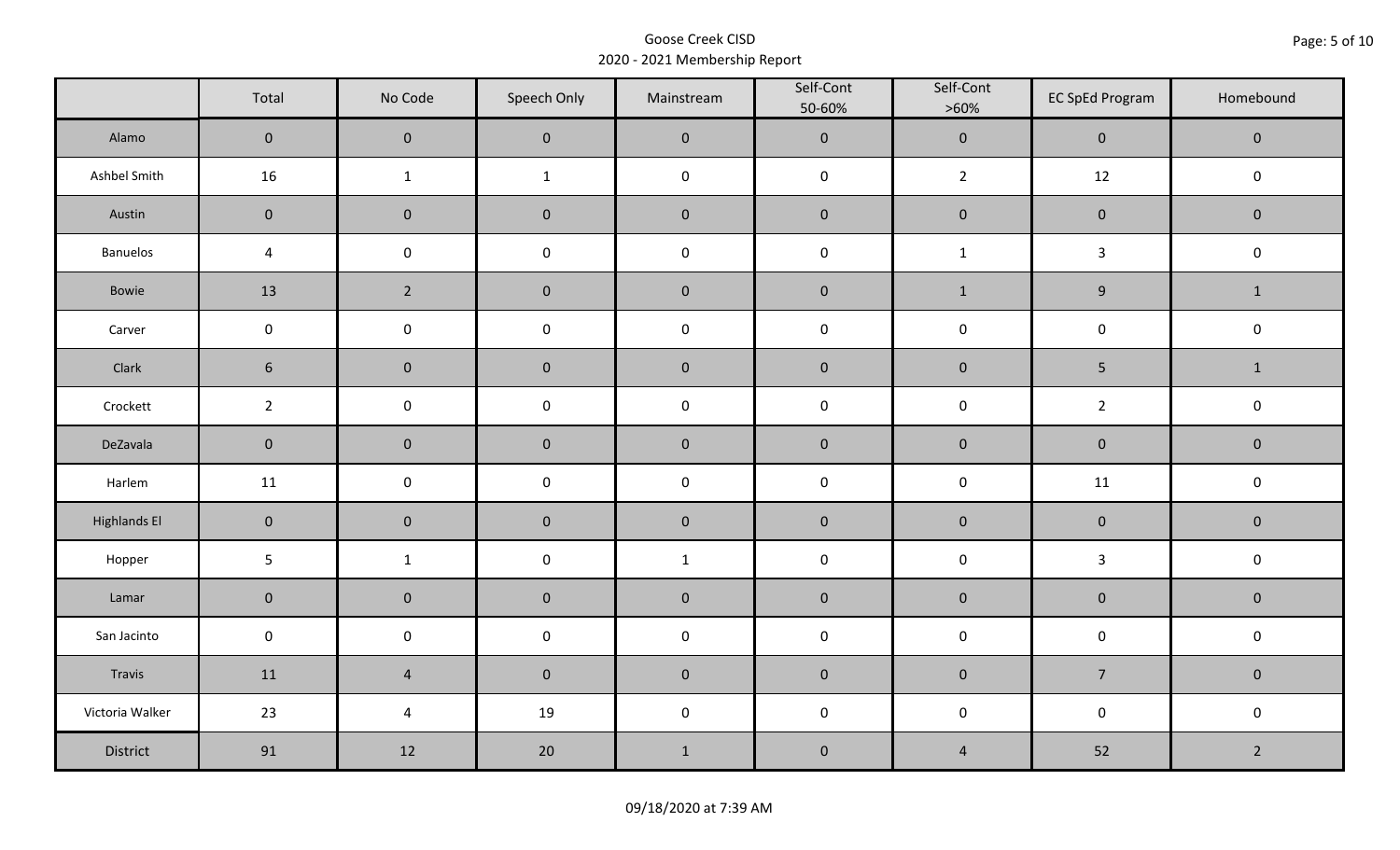| Date                                |                | PK                 |     | KG                 |                    | $\mathbf{1}$   |                    | $\overline{2}$ |           | $\overline{3}$  |                |              | $\overline{4}$  |                |                  | $\overline{5}$  |              |                    | <b>Campus Totals</b> |                |
|-------------------------------------|----------------|--------------------|-----|--------------------|--------------------|----------------|--------------------|----------------|-----------|-----------------|----------------|--------------|-----------------|----------------|------------------|-----------------|--------------|--------------------|----------------------|----------------|
|                                     |                | Bilingual Bil Gate |     | Bilingual Bil Gate | Bilingual Bil Gate |                | Bilingual Bil Gate |                | Bilingual | <b>Bil Gate</b> | <b>NAC</b>     | Bilingual    | <b>Bil Gate</b> | <b>NAC</b>     | <b>Bilingual</b> | <b>Bil Gate</b> | <b>NAC</b>   | Bilingual Bil Gate |                      | <b>NAC</b>     |
| Alamo                               | 11             | $\mathbf 0$        | 27  | $\mathbf 0$        | 23                 | $\mathbf 0$    | 22                 | $\mathbf{1}$   | 26        | $2^{\circ}$     | $\overline{7}$ | 30           | $\overline{2}$  | 11             | 29               | $\mathbf{1}$    | 13           | 168                | 6                    | 31             |
| Ashbel<br>Smith                     | 19             | $\mathbf{0}$       | 29  | $\mathbf{0}$       | 28                 | $\mathbf{0}$   | 29                 | $\overline{0}$ | 31        | $\overline{0}$  | 11             | 25           | $\mathbf 0$     | 13             | 32               | 0               | 31           | 193                | $\overline{0}$       | $\mathbf{0}$   |
| Austin                              | $\overline{7}$ | $\mathbf 0$        | 28  | $\mathbf 0$        | 27                 | $\mathbf 0$    | 25                 | $\mathbf 0$    | 31        | $\mathsf{O}$    | 13             | 36           | $\mathbf 0$     | 31             | 34               | 0               | $\mathbf 0$  | 188                | 0                    | 0              |
| <b>Banuelos</b>                     | 8              | $\mathbf{0}$       | 20  | $\overline{0}$     | 29                 | $\mathbf{0}$   | 18                 | $\overline{0}$ | 19        | $\overline{0}$  | 31             | 15           | $\mathbf{0}$    | $\overline{0}$ | 13               | $\overline{0}$  | $\mathbf{0}$ | 122                | $\mathbf{0}$         | $\mathbf{0}$   |
| Bowie                               | 11             | $\mathbf 0$        | 23  | $\mathsf{O}$       | 23                 | $\mathbf 0$    | 20                 | $\mathbf 0$    | 24        | $\mathbf 0$     | $\mathbf 0$    | 22           | $\mathbf 0$     | $\mathbf 0$    | 9                | 0               | $\mathbf 0$  | 132                | 0                    | 0              |
| Carver                              | $\mathbf{1}$   | $\mathbf{0}$       | 23  | $\mathbf{0}$       | 35                 | $\overline{0}$ | 26                 | $\overline{0}$ | 26        | $\overline{0}$  | $\mathbf 0$    | 17           | $\mathbf{0}$    | $\mathbf{0}$   | 28               | $\overline{0}$  | $\mathbf{0}$ | 156                | $\overline{0}$       | $\mathbf 0$    |
| Clark                               | 10             | $\mathbf 0$        | 0   | 0                  | 0                  | $\mathbf 0$    | $\mathbf 0$        | $\mathbf 0$    | $\pmb{0}$ | $\mathbf 0$     | $\mathbf 0$    | $\mathbf{0}$ | $\mathbf 0$     | $\mathbf 0$    | $\mathbf 0$      | 0               | $\mathbf 0$  | 10                 | 0                    | $\mathbf 0$    |
| Crockett                            | 12             | $\mathbf{0}$       | 32  | $\overline{0}$     | 21                 | $\mathbf{0}$   | 22                 | $\overline{0}$ | 11        | $\overline{0}$  | $\mathbf{0}$   | 22           | $\overline{0}$  | $\overline{0}$ | 22               | $\mathbf{0}$    | $\mathbf{0}$ | 142                | $\overline{0}$       | $\overline{0}$ |
| DeZavala                            | 9              | $\mathbf 0$        | 15  | $\mathbf 0$        | 19                 | $\mathbf 0$    | 12                 | $\mathbf 0$    | 20        | $\mathbf 0$     | $\mathbf 0$    | 18           | $\mathbf 0$     | $\mathsf{O}$   | 11               | 0               | $\mathbf 0$  | 104                | 0                    | 0              |
| Harlem                              | 12             | $\mathbf{0}$       | 25  | $\mathbf{0}$       | 45                 | $\mathbf{0}$   | 22                 | $\overline{0}$ | 13        | $\overline{0}$  | $\overline{0}$ | 21           | $\overline{0}$  | $\overline{0}$ | 19               | $\mathbf{0}$    | $\mathbf{0}$ | 157                | $\mathbf{0}$         | $\overline{0}$ |
| Highlands<br>$\mathsf{E}\mathsf{I}$ |                |                    |     |                    |                    |                | 36                 | $\mathbf 0$    | 39        | $\mathsf{O}$    | $\mathbf 0$    | 37           | $\mathbf 0$     | $\mathsf{O}$   | 38               | 0               | $\mathbf 0$  | 150                | $\mathbf 0$          | 0              |
| Hopper                              | 23             | $\overline{0}$     | 32  | $\overline{0}$     | 35                 | $\mathbf 0$    |                    |                |           |                 |                |              |                 |                |                  |                 |              | 90                 | $\mathbf{0}$         | $\overline{0}$ |
| Lamar                               | 18             | $\mathbf 0$        | 20  | $\mathbf 0$        | 33                 | $\mathbf 0$    | 25                 | $\mathbf 0$    | 25        | $\mathsf{O}$    | $\mathbf 0$    | 28           | $\mathsf 0$     | $\mathsf{O}$   | 16               | $\mathsf{O}$    | $\mathbf 0$  | 165                | 0                    | 0              |
| San Jacinto                         | 6              | $\mathbf{0}$       | 13  | $\overline{0}$     | 21                 | $\mathbf{0}$   | 14                 | $\overline{0}$ | 21        | $\overline{0}$  | $\overline{0}$ | 27           | $\overline{0}$  | $\overline{0}$ | 20               | $\overline{0}$  | $\mathbf{0}$ | 122                | $\mathbf{0}$         | $\mathbf 0$    |
| Travis                              | 11             | $\mathbf 0$        | 12  | $\mathbf 0$        | 16                 | $\mathbf 0$    | 23                 | $\mathbf 0$    | 24        | $\mathbf 0$     | $\mathbf 0$    | 22           | $\mathbf 0$     | $\mathbf 0$    | 11               | $\mathbf 0$     | $\mathbf 0$  | 119                | $\mathbf 0$          | 0              |
| Victoria<br>Walker                  | 11             | $\mathbf 0$        | 15  | $\mathbf{0}$       | 16                 | $\mathbf{0}$   | 20                 | $\overline{0}$ | 21        | $\overline{0}$  | $\mathbf 0$    | 11           | $\overline{0}$  | $\overline{0}$ | 19               | 0               | $\mathbf 0$  | 113                | $\mathbf{0}$         | $\mathbf 0$    |
| Total                               | 169            | $\mathbf 0$        | 314 | $\mathbf 0$        | 371                | $\mathbf 0$    | 314                | $\mathbf{1}$   | 331       | $2^{\circ}$     | 62             | 331          | $\overline{2}$  | 55             | 301              | $\mathbf{1}$    | 44           | 2131               | 6                    | 31             |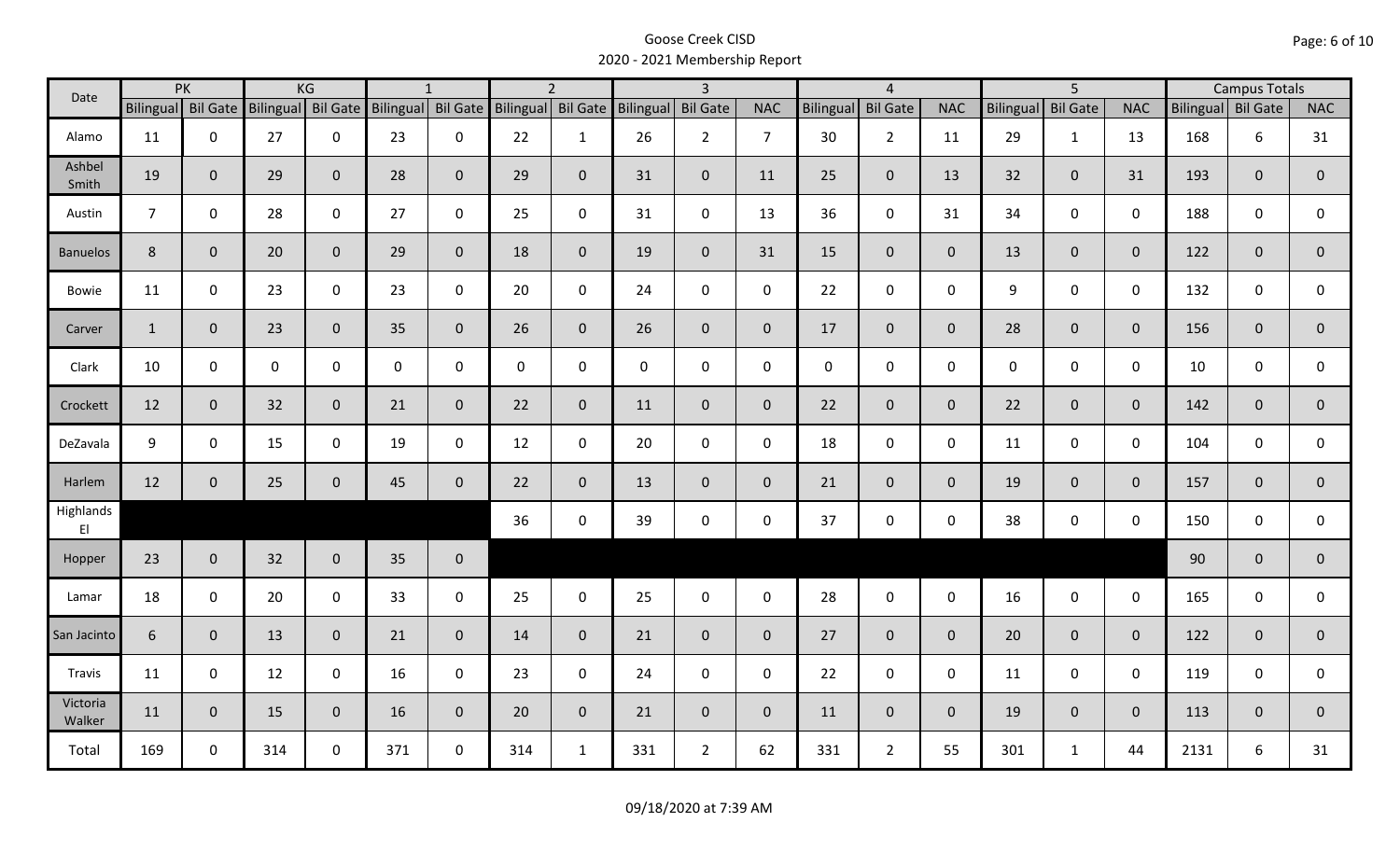| Date               | PK             |                 | KG          |                 | $\overline{1}$ |                 | $\overline{2}$ |                     | $\overline{3}$ |                 | $\overline{4}$ |                 | $\overline{5}$ |                 | <b>Campus Totals</b> |                 |
|--------------------|----------------|-----------------|-------------|-----------------|----------------|-----------------|----------------|---------------------|----------------|-----------------|----------------|-----------------|----------------|-----------------|----------------------|-----------------|
|                    | GATE           | <b>Bil GATE</b> | <b>GATE</b> | <b>Bil GATE</b> | GATE           | <b>Bil GATE</b> | <b>GATE</b>    | <b>Bil GATE</b>     | <b>GATE</b>    | <b>Bil GATE</b> | <b>GATE</b>    | <b>Bil GATE</b> | <b>GATE</b>    | <b>Bil GATE</b> | <b>GATE</b>          | <b>Bil GATE</b> |
| Alamo              | $\mathbf 0$    | $\mathbf 0$     | $\mathbf 0$ | $\mathbf 0$     | $\mathbf{1}$   | $\mathbf 0$     | 10             | $\mathbf{1}$        | 8              | $2^{\circ}$     | 13             | $\overline{2}$  | 14             | 1               | 46                   | 6               |
| Ashbel Smith       | $\overline{0}$ | $\mathbf 0$     | $\mathbf 0$ | $\overline{0}$  | $\mathbf{1}$   | $\overline{2}$  | 11             | $\mathbf 0$         | $\overline{7}$ | $2^{\circ}$     | 6              | $2^{\circ}$     | $2^{\circ}$    | $\overline{2}$  | 27                   | 8               |
| Austin             | $\mathsf{O}$   | $\mathbf 0$     | $\mathbf 0$ | $\mathbf 0$     | 9              | $\mathbf{1}$    | 16             | $\mathbf{3}$        | 12             | $\mathbf{3}$    | 30             | $\mathbf{1}$    | 17             | $\mathsf{O}$    | 84                   | 8               |
| <b>Banuelos</b>    | $\overline{0}$ | $\mathbf{0}$    | $\pmb{0}$   | $\overline{0}$  | 11             | $\mathbf{1}$    | 16             | $\mathbf 0$         | 12             | $\overline{4}$  | 17             | $\mathbf{1}$    | 20             | 5               | 76                   | 11              |
| Bowie              | $\mathbf 0$    | $\mathbf 0$     | $\mathbf 0$ | $\mathbf 0$     | $\mathbf{3}$   | $\mathbf{1}$    | $\overline{4}$ | $\mathbf 0$         | $\mathbf{3}$   | $\mathbf 0$     | 15             | $\mathsf{O}$    | 9              | $\mathbf{1}$    | 34                   | $\overline{2}$  |
| Carver             | $\overline{0}$ | $\mathbf{0}$    | $\pmb{0}$   | $\overline{0}$  | $\overline{7}$ | $\mathbf 0$     | $2^{\circ}$    | $\mathbf 0$         | $\mathbf{1}$   | $\mathbf{1}$    | 5              | $2^{\circ}$     | $\overline{4}$ | $\mathbf{1}$    | 19                   | $\overline{4}$  |
| Clark              | $\mathbf 0$    | $\mathbf 0$     | $\mathbf 0$ | $\mathbf 0$     | 5 <sub>1</sub> | $\mathbf 0$     | 17             | $\mathbf 0$         | 15             | $\mathbf 0$     | 15             | $\mathbf 0$     | 17             | $\mathbf 0$     | 69                   | $\mathsf 0$     |
| Crockett           | $\overline{0}$ | $\mathbf 0$     | $\mathbf 0$ | $\overline{0}$  | $\overline{4}$ | $\mathbf{1}$    | 11             | $\overline{4}$      | 5 <sub>1</sub> | $\overline{4}$  | $9\,$          | $\mathbf{1}$    | 18             | $\mathbf{1}$    | 47                   | 11              |
| DeZavala           | $\mathbf 0$    | $\mathbf 0$     | $\mathbf 0$ | $\mathbf 0$     | 5              | $\mathbf{1}$    | 5 <sup>1</sup> | $\mathbf 0$         | $\mathbf{3}$   | $\mathbf{1}$    | 8              | 0               | 8              | $\mathbf{1}$    | 29                   | $\mathsf{3}$    |
| Harlem             | $\overline{0}$ | $\mathbf 0$     | $\pmb{0}$   | $\mathbf 0$     | $\mathbf{3}$   | $\mathbf 0$     | $\overline{2}$ | $\mathsf{O}\xspace$ | $\overline{7}$ | $2^{\circ}$     | 11             | $2\overline{ }$ | 11             | $\mathbf 0$     | 34                   | $\sqrt{4}$      |
| Highlands El       |                |                 |             |                 |                |                 | 11             | $\mathbf{1}$        | 12             | $\mathbf 0$     | 16             | 0               | 13             | $\mathbf 0$     | 52                   | $\mathbf{1}$    |
| Hopper             | $\overline{0}$ | $\overline{0}$  | $\mathbf 0$ | $\mathbf 0$     | 5 <sub>1</sub> | $\mathbf 0$     |                |                     |                |                 |                |                 |                |                 | 5                    | $\pmb{0}$       |
| Lamar              | $\mathbf 0$    | $\mathbf 0$     | $\mathbf 0$ | $\mathbf 0$     | $\overline{4}$ | $\mathbf 0$     | $\overline{3}$ | $\mathbf{1}$        | $\overline{4}$ | $\overline{4}$  | $\mathbf{3}$   | $2^{\circ}$     | $5\phantom{.}$ | $\mathbf 0$     | 19                   | $\overline{7}$  |
| San Jacinto        | $\mathbf{0}$   | $\mathbf 0$     | $\mathbf 0$ | $\mathbf 0$     | $\overline{0}$ | $\mathbf{1}$    | $\overline{2}$ | $\overline{2}$      | $\overline{4}$ | $\overline{3}$  | $\overline{2}$ | $\mathbf{1}$    | $\mathbf{3}$   | $\mathbf{1}$    | 11                   | $\,8\,$         |
| Travis             | $\mathbf 0$    | $\mathbf 0$     | $\mathbf 0$ | $\mathbf 0$     | $5\phantom{.}$ | $\mathbf 0$     | $\overline{7}$ | $\mathbf 0$         | 12             | $\mathbf{1}$    | 14             | $\mathbf{1}$    | 17             | $\mathbf{1}$    | 55                   | $\mathsf{3}$    |
| Victoria<br>Walker | $\overline{0}$ | $\overline{0}$  | $\mathbf 0$ | $\mathbf 0$     | $\overline{4}$ | $\overline{2}$  | 12             | $\overline{3}$      | 14             | $\overline{0}$  | 15             | $\overline{0}$  | 17             | $\overline{0}$  | 62                   | 5               |
| Total              | $\mathsf{O}$   | $\mathbf 0$     | $\mathbf 0$ | $\mathbf 0$     | 67             | 10              | 129            | 15                  | 119            | 27              | 179            | 15              | 175            | 14              | 669                  | 81              |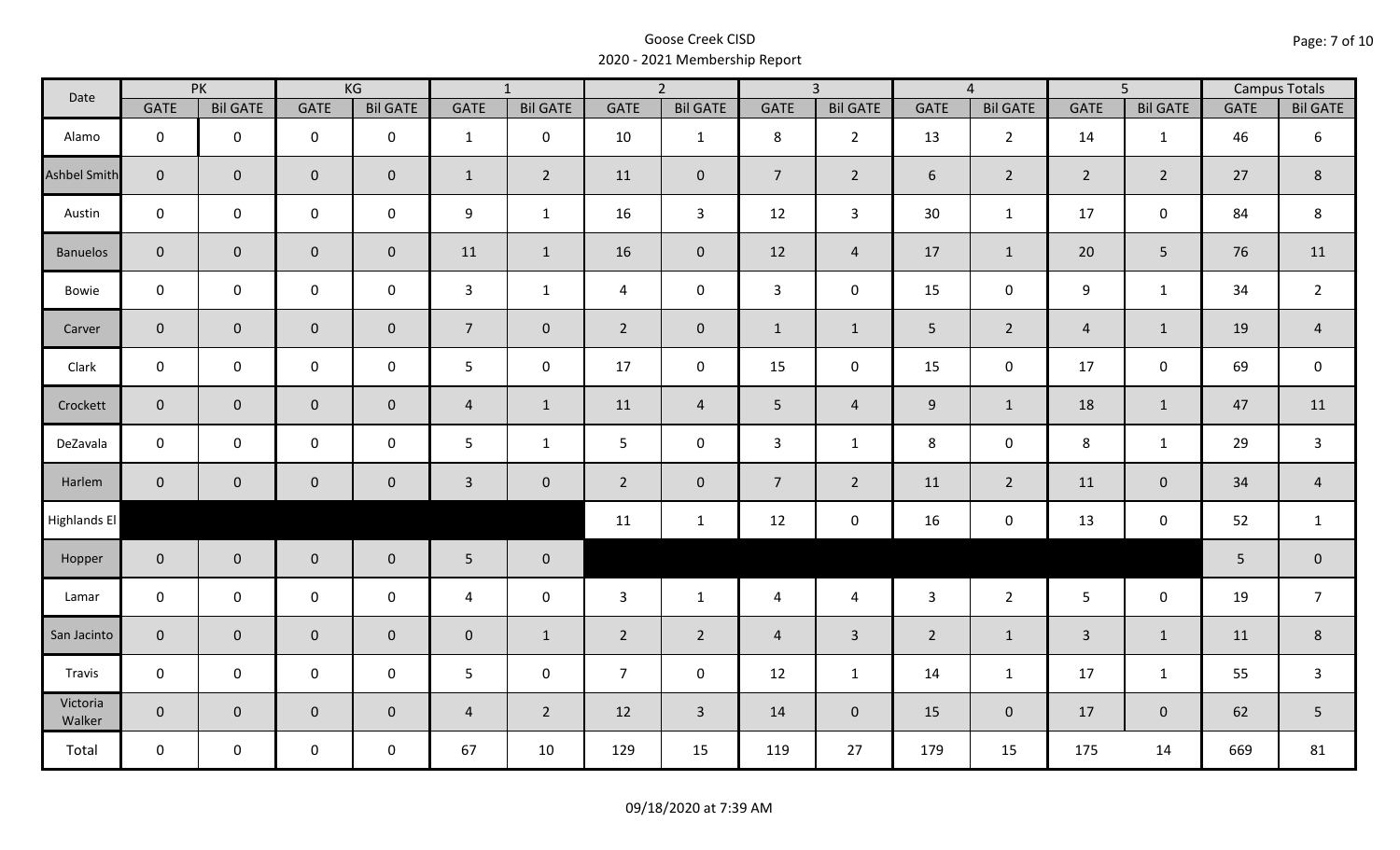|                     | Speech Only     | Inclusion       | Resource <21%  | Resource<br>21-50% | Self-Cont<br>50-60% | Self-Cont<br>$>60\%$ | <b>EC SpEd Program</b> | Homebound      |
|---------------------|-----------------|-----------------|----------------|--------------------|---------------------|----------------------|------------------------|----------------|
|                     | $\mathbf 0$     | 40              | 41             | 42                 | 43                  | 44                   | 45                     | $\mathbf{1}$   |
| Alamo               | 10              | $\overline{7}$  | 20             | $\overline{3}$     | $\mathbf{1}$        | 15                   | $\pmb{0}$              | $\mathbf 0$    |
| Ashbel Smith        | 21              | 5               | 10             | $10\,$             | $\mathbf{1}$        | 13                   | 18                     | 0              |
| Austin              | 31              | $6\phantom{1}6$ | 45             | $\mathbf{1}$       | $\mathbf{1}$        | $\overline{9}$       | $\pmb{0}$              | $\overline{0}$ |
| <b>Banuelos</b>     | 35              | 5               | 26             | $\,8\,$            | $\pmb{0}$           | 6                    | $\overline{a}$         | 0              |
| <b>Bowie</b>        | 22              | 12              | 33             | $\boldsymbol{6}$   | $1\,$               | 17                   | 11                     | $\overline{2}$ |
| Carver              | 24              | 6               | 22             | $\overline{2}$     | $\mathbf{1}$        | 8                    | $\overline{3}$         | $\mathbf{1}$   |
| Clark               | 33              | $\overline{4}$  | 24             | $\overline{3}$     | $\overline{3}$      | 20                   | 5                      | $1\,$          |
| Crockett            | 30              | 16              | 10             | $\mathbf{1}$       | $\pmb{0}$           | 8                    | 3                      | 0              |
| DeZavala            | 20              | 15              | 19             | $\sqrt{4}$         | $\pmb{0}$           | $\overline{2}$       | $\pmb{0}$              | $\overline{0}$ |
| Harlem              | 22              | $\overline{4}$  | 34             | $\mathbf 1$        | $\pmb{0}$           | 14                   | 11                     | 0              |
| <b>Highlands El</b> | 20              | 21              | 35             | $\,$ 8 $\,$        | $\pmb{0}$           | 11                   | $1\,$                  | $\overline{0}$ |
| Hopper              | 15              | $\overline{7}$  | $\overline{3}$ | $\overline{2}$     | $\mathbf{1}$        | $\mathsf{3}$         | $\overline{a}$         | 0              |
| Lamar               | 15              | 5               | 20             | $\overline{2}$     | $\pmb{0}$           | 17                   | $\pmb{0}$              | $\mathbf 0$    |
| San Jacinto         | 13              | $\overline{2}$  | 21             | $\mathbf{1}$       | $\pmb{0}$           | $\pmb{0}$            | $\mathbf 0$            | 0              |
| Travis              | 30              | $6\,$           | 19             | $6\,$              | $\pmb{0}$           | $\sqrt{6}$           | $\overline{7}$         | $\mathbf 0$    |
| Victoria Walker     | 51              | 8               | 11             | $\boldsymbol{6}$   | $\pmb{0}$           | 21                   | $\pmb{0}$              | 0              |
| <b>BJS</b>          | $6\phantom{1}6$ | 61              | 13             | 17                 | 26                  | $\overline{2}$       | $\pmb{0}$              | $\mathbf{1}$   |
| CBJ                 | 5               | 62              | 14             | 18                 | 19                  | 27                   | $\pmb{0}$              | 0              |
| GJS                 | 5               | 60              | 12             | 22                 | 25                  | 20                   | $\mathbf 0$            | $\mathbf{1}$   |
| HMJ                 | 5               | 47              | 24             | 32                 | $\overline{3}$      | 19                   | $\pmb{0}$              | 0              |
| <b>HJS</b>          | $\overline{3}$  | 41              | 22             | 18                 | 20                  | 23                   | $\pmb{0}$              | 3              |
| <b>REL</b>          | $\mathbf{1}$    | 105             | 41             | 59                 | $\overline{7}$      | 38                   | $\pmb{0}$              | $\mathbf{1}$   |
| <b>RSS</b>          | $\overline{2}$  | 97              | 28             | 38                 | $\sqrt{6}$          | 51                   | $\pmb{0}$              | $\overline{0}$ |
| GCM                 | $\pmb{0}$       | 121             | 32             | 47                 | $\boldsymbol{6}$    | 27                   | $\pmb{0}$              | $\overline{3}$ |
| Impact              | $\mathbf{1}$    | $\overline{7}$  | $\mathbf{0}$   | $\mathbf 0$        | $\mathbf 0$         | $\pmb{0}$            | $\mathbf 0$            | $\overline{0}$ |
| <b>Stuart CTHS</b>  | $\mathsf 0$     | 37              | $\pmb{0}$      | $\pmb{0}$          | $\overline{3}$      | $\pmb{0}$            | $\pmb{0}$              | 0              |
| PHC                 | $\mathbf 0$     | 5               | $1\,$          | $\pmb{0}$          | $\pmb{0}$           | $\pmb{0}$            | $\pmb{0}$              | $\pmb{0}$      |
| Point               | $\mathbf 0$     | $\mathbf 0$     | $\mathbf 0$    | $\boldsymbol{0}$   | $\pmb{0}$           | $\mathbf 0$          | $\pmb{0}$              | 0              |
| Elementary          | 392             | 129             | 352            | 64                 | $9\,$               | 170                  | 67                     | $\overline{4}$ |
| Secondary           | 28              | 643             | 187            | 251                | 115                 | 207                  | $\mathbf 0$            | 9              |
| <b>District</b>     | 420             | 772             | 539            | 315                | 124                 | 377                  | 67                     | 13             |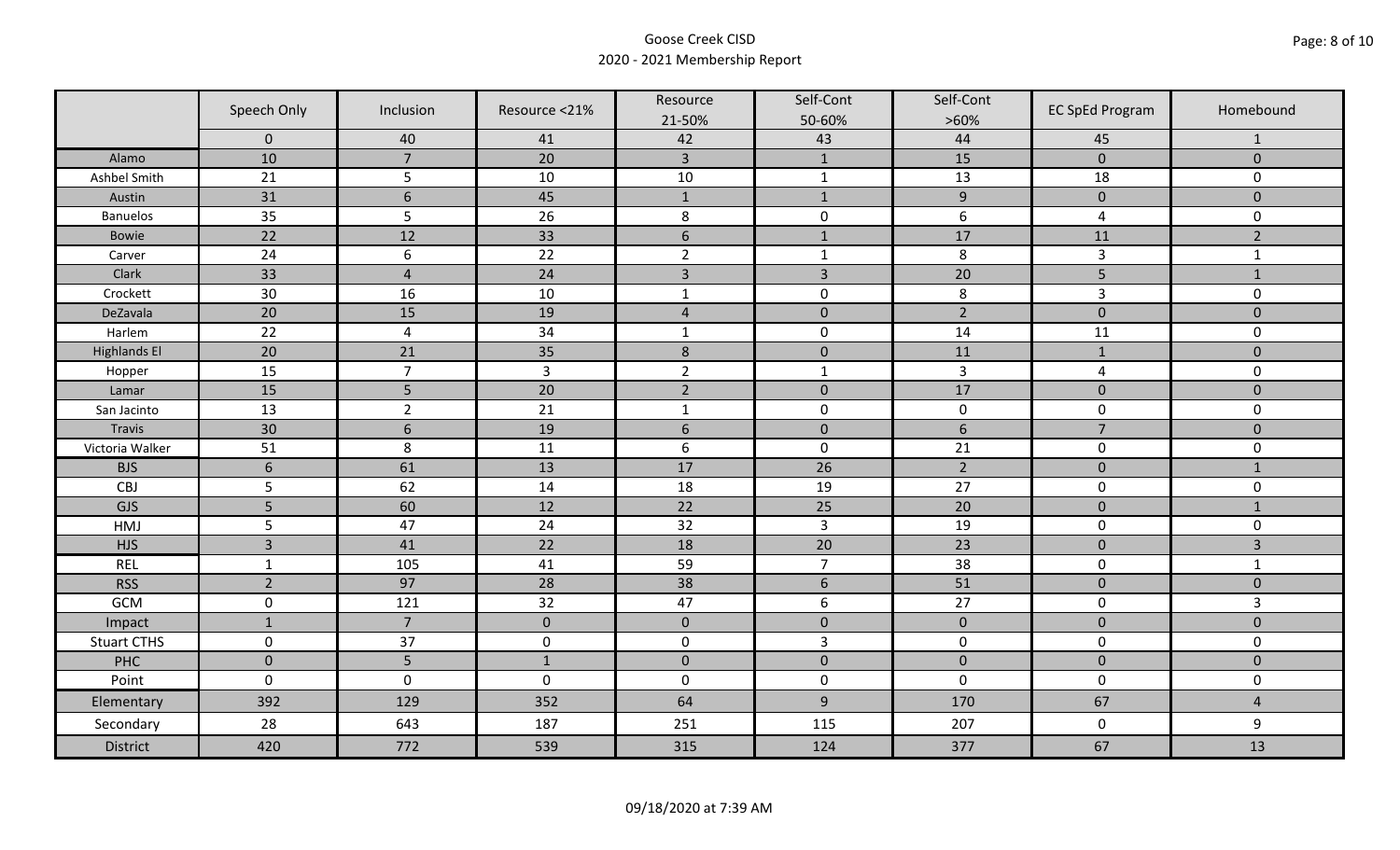|                     | At-Risk | SpEd           | GT             | <b>LEP</b>              | Migrant        | Econ Dis        | Dyslexia       | 504         |
|---------------------|---------|----------------|----------------|-------------------------|----------------|-----------------|----------------|-------------|
| Alamo               | 371     | 56             | 52             | 199                     | $\mathbf{1}$   | 33              | 16             | 28          |
| Ashbel Smith        | 378     | 78             | 35             | 237                     | $\overline{3}$ | 36              | 6              | 12          |
| Austin              | 380     | 93             | 92             | 222                     | 9              | 36              | 19             | 44          |
| <b>Banuelos</b>     | 378     | 84             | 87             | 166                     | $\mathbf{1}$   | 43              | 16             | 36          |
| Bowie               | 426     | 106            | 36             | 153                     | $\overline{a}$ | 33              | 9              | 25          |
| Carver              | 326     | 67             | 23             | 176                     | $\overline{2}$ | 20              | 11             | 27          |
| Clark               | 276     | 94             | 69             | 56                      | $\mathbf{1}$   | 25              | 22             | 45          |
| Crockett            | 302     | 69             | 58             | 180                     | $\,8\,$        | 15              | 19             | 31          |
| DeZavala            | 338     | 62             | 32             | 141                     | $\mathsf{O}$   | 26              | 9              | 23          |
| Harlem              | 377     | 86             | 38             | 172                     | 5              | 20              | 14             | 28          |
| <b>Highlands El</b> | 342     | 98             | 53             | 175                     | $\mathbf 0$    | 27              | 32             | 74          |
| Hopper              | 203     | 35             | 5              | 115                     | $\mathbf 0$    | 51              | $\overline{4}$ | 17          |
| Lamar               | 431     | 60             | 26             | 193                     | $\overline{4}$ | 17              | 25             | 36          |
| San Jacinto         | 236     | 37             | 19             | 148                     | $\overline{0}$ | 26              | 10             | 21          |
| Travis              | 393     | 74             | 58             | 176                     | $\overline{2}$ | 37              | 14             | 29          |
| Victoria Walker     | 352     | 97             | 67             | 172                     | $\mathbf{3}$   | 25              | 21             | 39          |
| <b>BJS</b>          | 487     | 129            | 68             | 159                     | 5              | 28              | 66             | 109         |
| <b>CBJ</b>          | 533     | 146            | 107            | 161                     | $\overline{4}$ | 26              | 49             | 103         |
| GJS                 | 505     | 147            | 134            | 129                     | $\overline{7}$ | 33              | 79             | 134         |
| HMJ                 | 597     | 133            | 63             | 240                     | 11             | 17              | 67             | 101         |
| <b>HJS</b>          | 522     | 133            | 141            | 136                     | 9              | 32              | 62             | 125         |
| <b>REL</b>          | 840     | 259            | 98             | 246                     | 15             | 39              | 112            | 194         |
| <b>RSS</b>          | 770     | 225            | 216            | 202                     | 12             | 36              | 105            | 229         |
| <b>GCM</b>          | 1142    | 241            | 204            | 205                     | 15             | 38              | 93             | 202         |
| Impact              | 113     | 8              | 73             | 8                       | $2^{\circ}$    | $6\phantom{.}6$ | $\overline{9}$ | 19          |
| <b>Stuart CTHS</b>  | 174     | 40             | 18             | 43                      | $\overline{4}$ | 6               | 28             | 52          |
| <b>PHC</b>          | 63      | 6              | $\overline{3}$ | $\overline{\mathbf{3}}$ | $\mathbf{1}$   | $\mathbf{1}$    | $\overline{4}$ | 11          |
| Point               | 15      | $\overline{2}$ | $\mathbf{1}$   | $\overline{3}$          | $\overline{0}$ | $\overline{3}$  | $\mathbf 0$    | $\mathbf 0$ |
| Elementary          | 5509    | 1196           | 750            | 2681                    | 43             | 470             | 247            | 515         |
| Secondary           | 5761    | 1469           | 1126           | 1535                    | 85             | 265             | 674            | 1279        |
| District            | 11270   | 2665           | 1876           | 4216                    | 128            | 735             | 921            | 1794        |